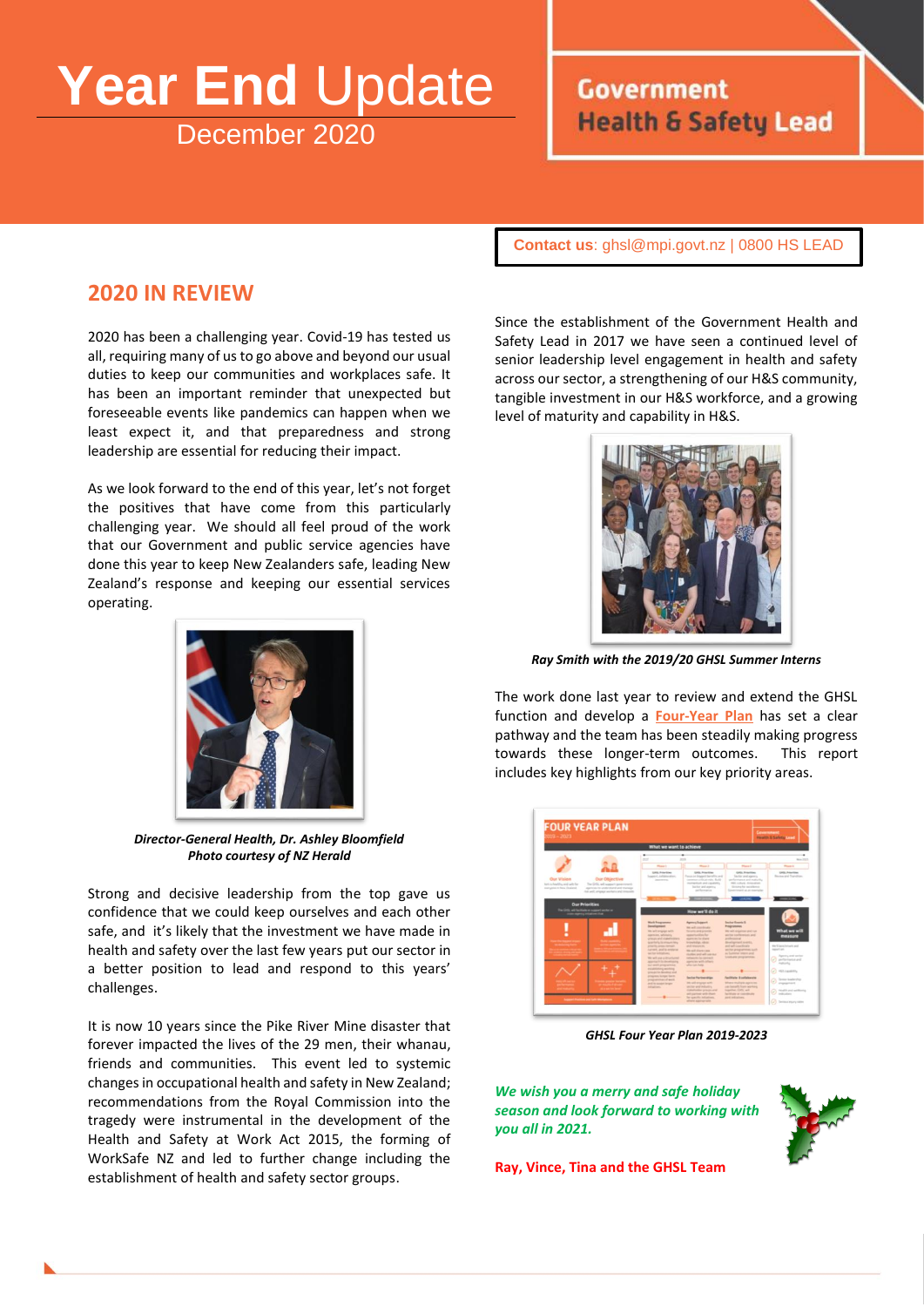## **2020 HIGHLIGHTS**



#### Chief Executive Newsletter

In June the GHSL launched a new quarterly CE Newsletter, recognising that freeing up time to attend face-to-face CE forums can be difficult. Each short newsletter explores a relevant topic with some high-level thoughts or narrative, a case study and/or video from one or more CE's, plus links to articles and useful resources.

Read the 2020 quarterly newsletters **[here](https://www.healthandsafety.govt.nz/news-and-events/ce-newsletter/).**

#### Officer Development Programme

In August we launched a new development programme in partnership with the Institute of Directors, designed for public service agency senior leaders with officer responsibilities under the Health and Safety at Work Act 2015.



*Mike Cosman facilitating one of the officer development programme workshops*

The six-month programme explores H&S governance and assurance in a public service context  $-$  recognising the dual leadership and governance roles. It includes 8.5 hours of structured workshops (split into four modules), supplemented by ongoing support and access to materials, resources, tools and case studies.

We are now taking expressions of interest for 2021. Read more information **[here](https://www.healthandsafety.govt.nz/news-and-events/events/officer-development-programme-202021/)**.

#### H&S Representative of the Year Awards

Although the conference was cancelled due to Covid-19, we managed to present our HSR awards with support from agencies who held small local presentations.



*Overall winner Yuet Foong from Oranga Tamariki with Chief Executive Grainne Moss*

Our 2021 H&S Representative of the Year awards event is planned for 6 May.

#### GHSL Summer Intern Programme

21 interns participated in our 2019/20 programme and another 9 interns started the 2020/21 programme on 23 November. Since the start of the programme, 60% of all interns that have completed study are now working in H&S positions (95% in government).



*2020/21 Summer Interns with Vince Arbuckle*

#### **SECTOR PERFORMANCE &** KI **MATURITY**

The GHSL has continued to encourage agencies to engage with **[SafePlus](https://www.worksafe.govt.nz/managing-health-and-safety/businesses/safeplus/)** as a useful indicator of maturity and we have seen an increase in uptake from agencies (21% to 60%) in the last year.

SafePlus can be completed for free via online selfassessment, or through a more comprehensive independent assessment. Using SafePlus as a common tool also allows the GHSL to build a picture of sector maturity and opportunities for development.



*Sector SafePlus assessment results (only includes agencies who completed a full SafePlus assessment)*